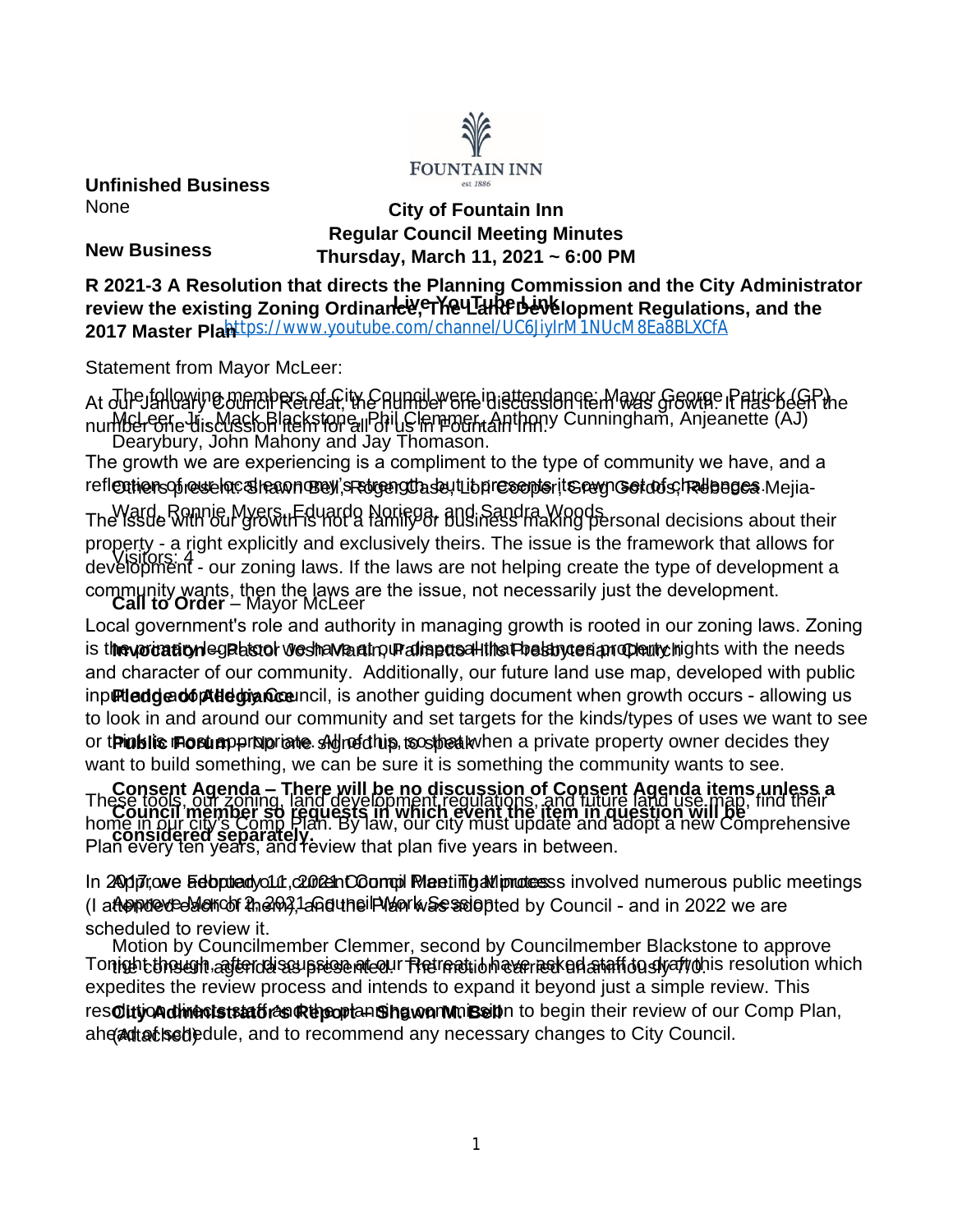Resolutions can sometimes be very wonky and full of "legal lingo". However, I encourage everyone to read this full resolution. It is full of some very useful information and does a great job framing Council's intention.

I have spoken with the Chair and Vice Chair of our PC, as well as staff. Everyone is on board with this and has expressed an eagerness to start this work. This process will include public input and will be thorough. But it will not happen overnight. Our zoning laws have plenty of tweaking, fixing, and reconsideration that is needed. To do this right, it will take a couple of months, so I ask the public to stay patient, but most importantly, to stay involved along the way.

But you have to start somewhere, and this Resolution is the first step.

Motion by Councilmember Clemmer, second by Councilmember Blackstone to approve R 2021-3

The motion carried unanimously 7/0

### **R 2021-4 A Resolution to approve and adopt a ten-year Capital Improvement Program for the Fountain Inn Fire Service Area, Greenville County, South Carolina**

City Administrator, Shawn Bell stated that the City of Fountain Inn has a contract with Greenville County to provide fire suppression and other fire protection related services to county residents residing outside the City Limits (Fire Service Area).

In order to provide the required services to meet the requirements of the contract and to meet the fire protection needs to the residents of the Fire Service Area certain capital improvements must be undertaken. Proper planning and management for the provision of the fire services in the Fire Service Area requires a long range, ten-year plan to keep up with and adequately respond to the growth and demand for service in the area. Not only is the Capital Improvement Program necessary to adequately service the needs of the residents of the Fire Service Area, but if implemented, will greatly enhance the level of those services.

The City provides full time, professionally trained staff of firefighters certified as EMT's who continue to undergo rigorous additional training to be ready and skilled in fighting fires, saving lives, and protecting property. Implementation of the Capital Improvement Program will result in reduced response times for calls of service, reduce ISO rating resulting in potential savings in homeowner's and commercial property insurance premiums, enhance fire protection services being provided throughout the Fire Service Area and the real potential of saving lives an increasing safety for firefighters.

The City has not asked for a millage increase in some time. The current FSA operating millage is 29.4 and the current debt millage is 4.4. The City is requesting 3.29 operating millage increase and 5.59 debt millage increase totaling 8.79 increase.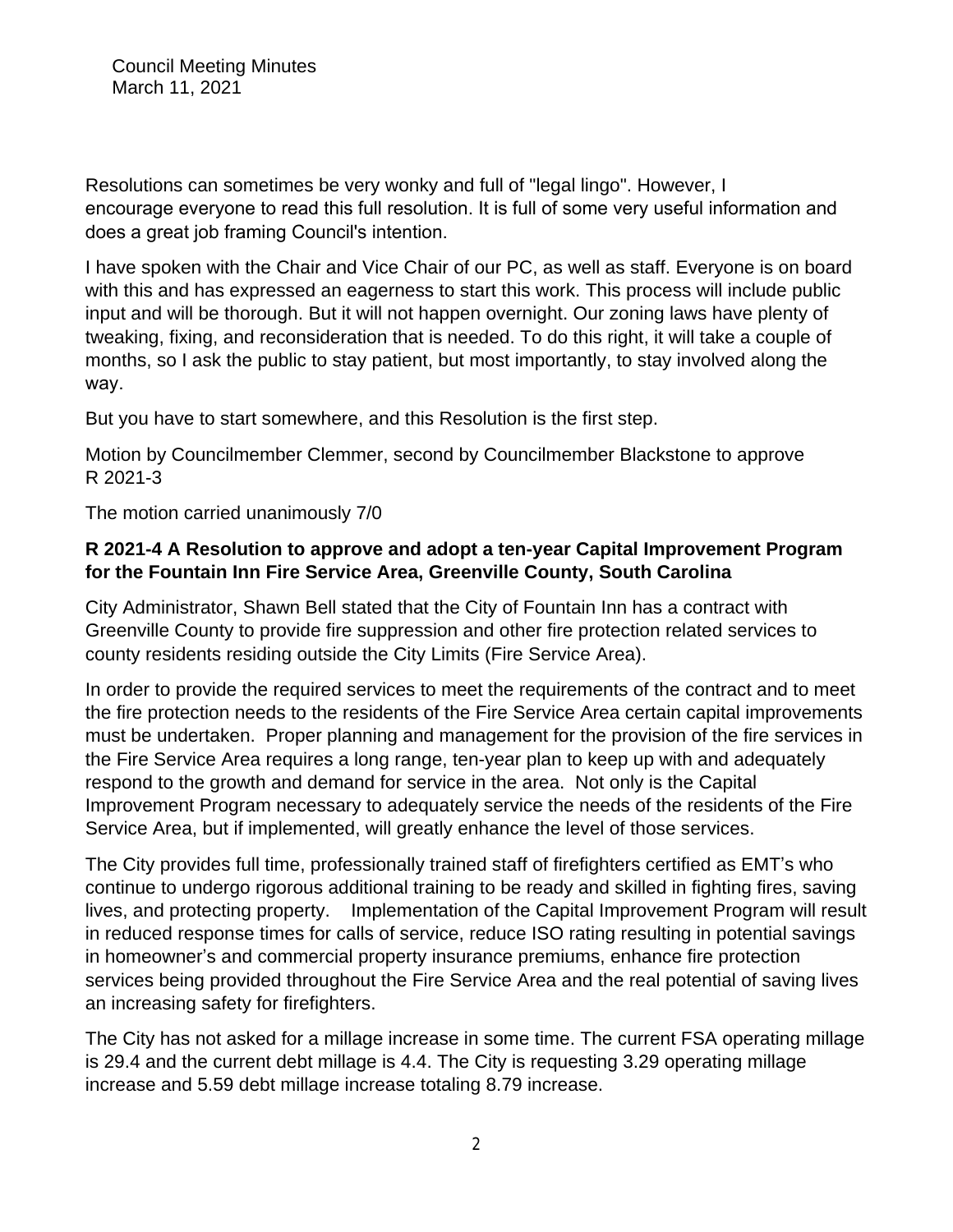Motion by Councilmember Jay Thomason, second by Councilmember Cunningham to approve R 2021-4 as presented.

The motion carried unanimously 7/0

# **Z 2021-1 First Reading – Railroad Street, 301 North Main Street**

Z 2021-001 would rezone 0.64 acres TMS# 0344000201500 P/O from R-15, Residential District to C-1, Central Business District.

The Planning Commission voted unanimously (4-0) in favor of the rezoning at the March 1, 2021 meeting.

The property owner, Lauren Davis, spoke on the proposed rezoning. She stated the proposed use for the portion of property was to construct a triplex unit for her immediate family members (multigenerational housing).

The original request from the applicant to the Planning Commission was to rezone to R-M Residential, Multifamily. The Planning department staff report reflects this request and recommended approval. The Fountain Inn Planning Commission suggested the applicant change the zoning request to C-1 and the applicant consented to the change.

Motion by Councilmember Blackstone, second by Councilmember Dearybury to approve Z-2021-1 on first reading.

The motion carried unanimously 7/0

## **Approve 2021 Employee Handbook**

Human Resources Director, Rebecca Mejia-Ward presented the 2021 Employee Handbook to Council.

Motion by Councilmember Clemmer, second by Councilmember Thomason to approve the 2021 Employee Handbook as presented.

The motion carried unanimously 7/0.

# **Approve Clinton-Newberry Gas (CCNGA) Interconnect Agreement**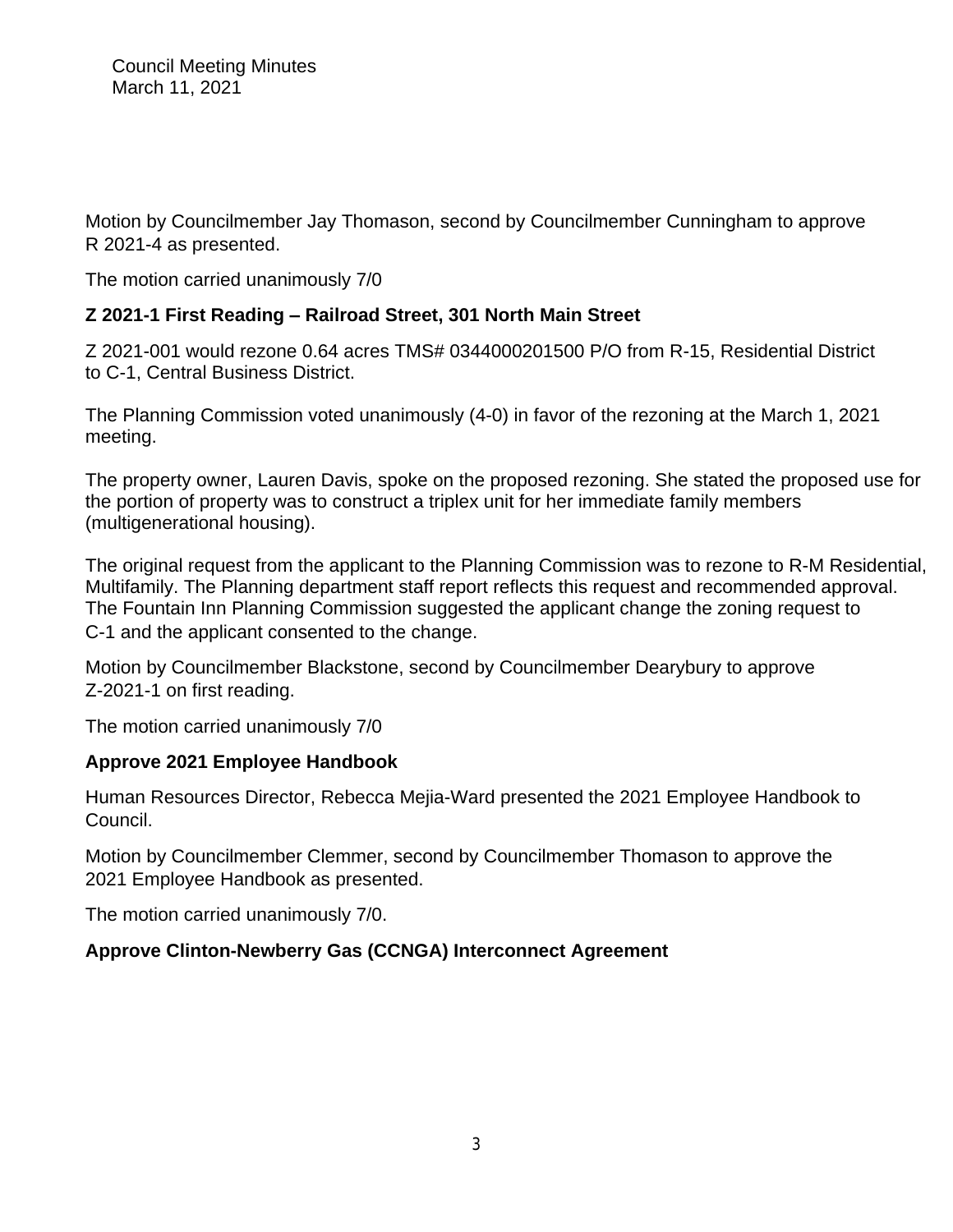Gas Manager, Eduardo Noriega, reviewed the Gas Interconnect Agreement with Council.

## **Phase I**

FING solicited bids for the design, construction, and installation of a new natural gas interconnecting station between FING and CNNGA. The purpose of the station is to provide a back feed to the entire FING system in the event of an emergency shutdown by our current gas supplier or another type of emergency that would compromise the delivery of gas to almost 10,000 customers.

The low bid of \$93,100 was submitted by IGM. In addition, there will be an additional \$15,000 to \$20,000 for misc. incidentals not part of the bid, but necessary to complete the work:

- Security Fencing
- Station protection (steel piles around it)
- Establishing electrical service by Laurens Electric
- Inlet and outlet valve installations
- Computer hardware/software

The cost for the station came well below the \$200,000 budgeted.

### **Phase II**

Installation 5,200 ft. of 6" high-pressure steel at an estimated cost of \$650,000. Phase II if approved is scheduled for completion in November 2021.

Motion Councilmember Thomason, second by Councilmember Mahony to approve the Clinton-Newberry Gas (CCNGA) Interconnect Agreement as presented.

The motion carried unanimously 7/0

## **Ordinance 2021-003 - Gas Rates 1st reading**

Mr. Noriega reviewed with Council the proposed gas rates, tariffs, and charges for Industrial customers of the Fountain Inn Natural Gas Department.

- Clarifies FING's existing Firm Service Tariff for large industrial accounts and introduces a late payment charge of 1% of the amount due.
- Introduces three (3) new tariff options:
	- a. Interruptible Service Rate
	- b. Firm Transportation
	- c. Interruptible Transportation

To provide clarity and consistency to our large industrial gas customers, we have clarified and betterdefined FING's Firm Service Tariff, and we have added the industry standard 1% late payment charge fee. In addition, as we continue to grow and expect new industrial customers to require our services, we have created three (3) additional gas tariffs:

• Interruptible Service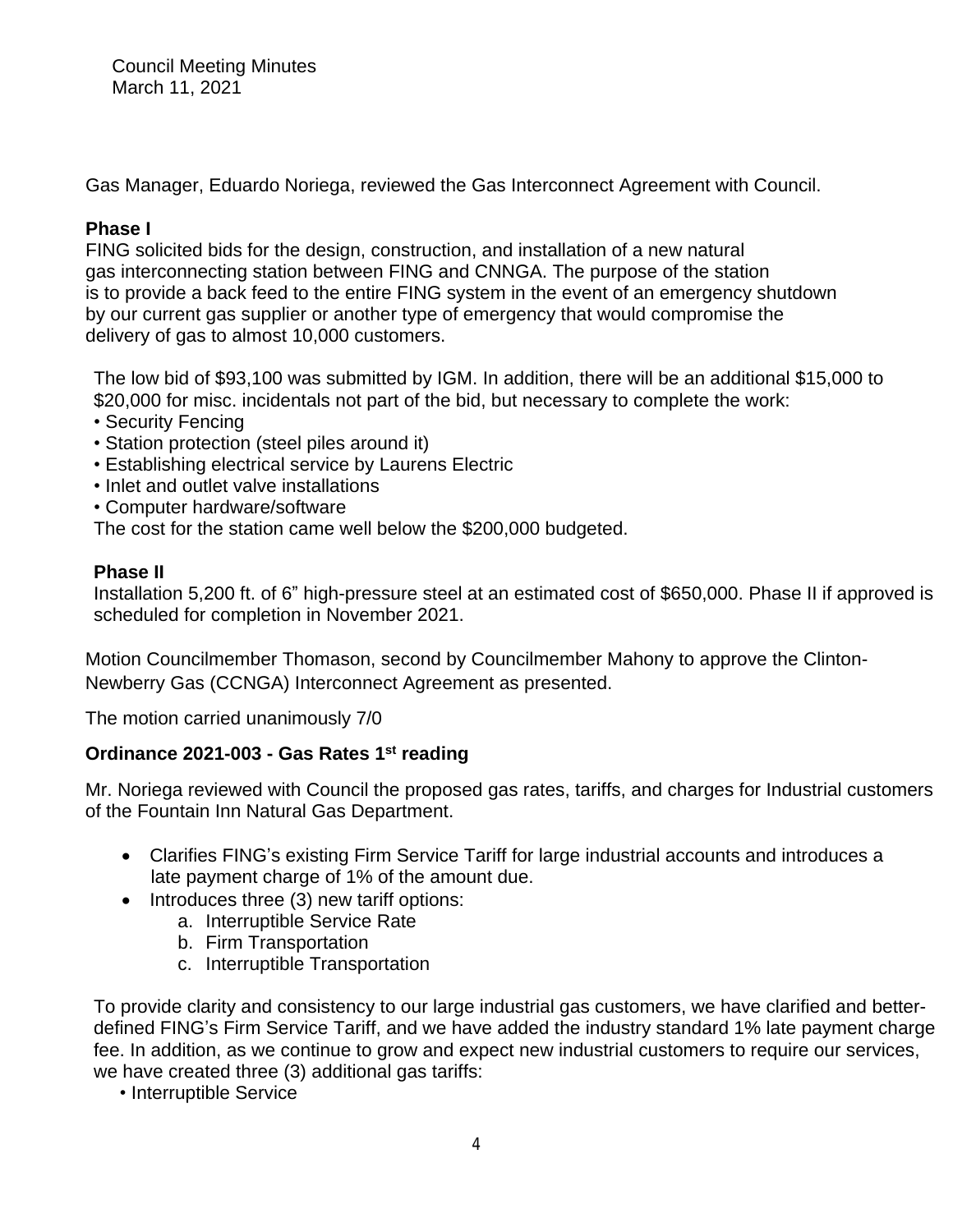- Firm Transportation
- Interruptible Transportation

Each of these tariffs is clearly defined and explain in the attachment to the ordinance. These new tariffs are commonly used in the gas industry and provide new and existing gas customers the ability to choose which tariff they would like to use (if they meet the requirements of the tariff), as well as help FING manage its gas purchases and deliveries during peak and non-peak periods.

Motion Councilmember Mahony, second by Councilmember Blackstone to approve Ordinance 2021-003 Gas Rates, First Reading

The motion carried unanimously 7/0.

#### **Approve New Public Works Director**

Shawn Bell stated our current Public Works Director, Roger Case, has been with the city for 32 years and he recently informed the city that he will be retiring by the end of June. The job was posted, and the candidates were interviewed by a panel. The panel recommends Russell Slatton as the new Public Works Director. He comes to us from the City of Hartsville.

Motion Councilmember Cunningham, second by Councilmember Clemmer to approve Russ Slatton as the new Public Works Director.

The motion carried unanimously 7/0

#### **Executive Session**

**For the discussion of a contractual agreement with the School District of Greenville County.**

### **On coming out of executive session, Council may take action on those items discussed in Executive Session.**

Motion by Councilmember Cunningham, second by Councilmember Blackstone for Council to meet in Executive Session. The motion carried unanimously 7/0.

Back in Regular Session

Mayor McLeer stated that Council only received information during executive session. No votes were taken.

Motion by Councilmember Mahony, second by Councilmember Clemmer to adjourn the meeting. The motion carried unanimously 7/0,